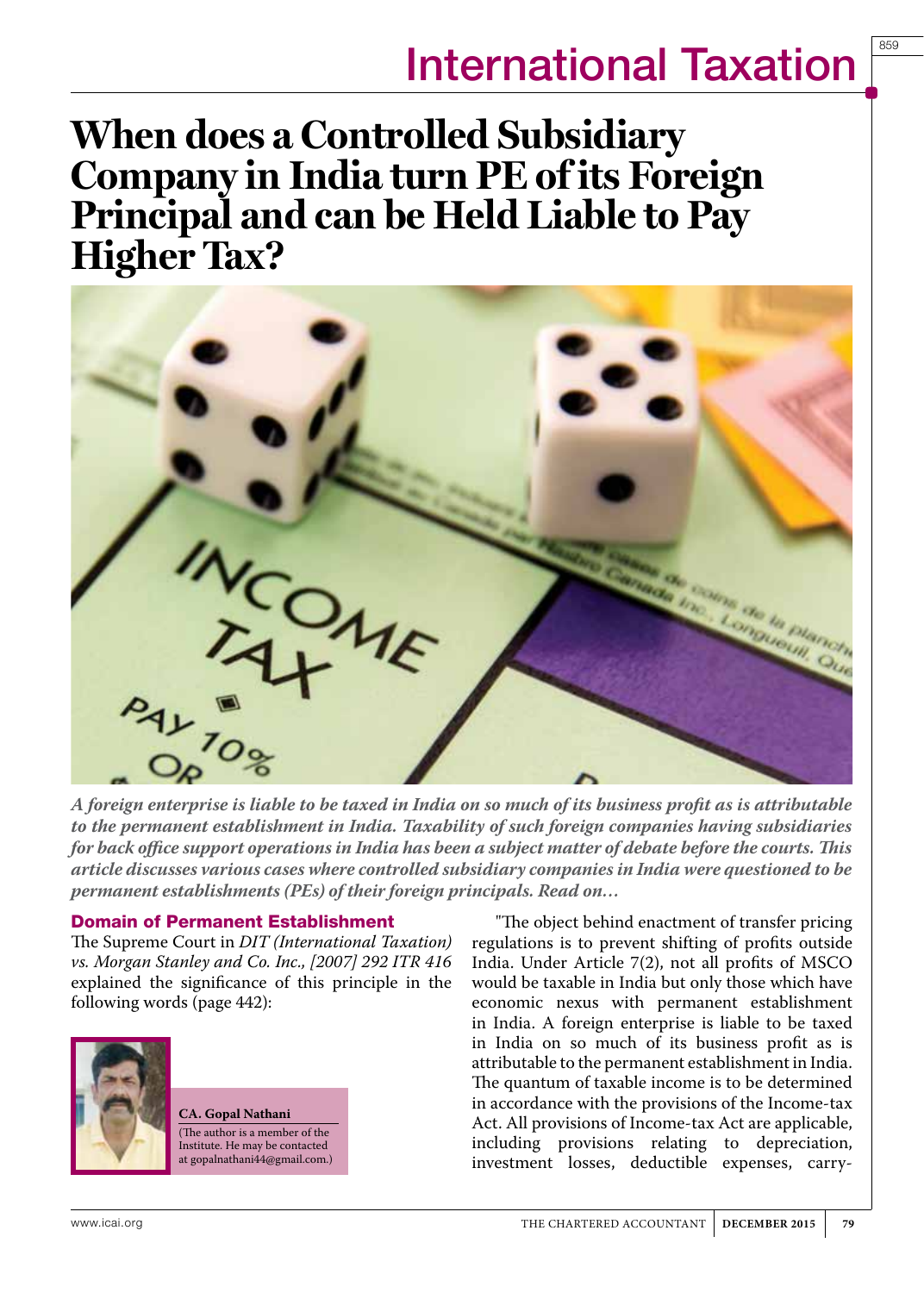forward and set-off losses, *etc*. However, deviations are made by the DTAA in cases of royalty, interest, *etc*. Such deviations are also made under the Incometax Act (for example: Sections 44BB, 44BBA, *etc.*). Under the impugned ruling delivered by the AAR, remuneration to MSAS was justified by a transfer pricing analysis and, therefore, no further income could be attributed to the permanent establishment (MSAS). In other words, the said ruling equates an arm's length analysis (ALA) with attribution of profits. It holds that once a transfer pricing analysis is undertaken; there is no further need to attribute profits to a permanent establishment. *The impugned ruling is correct in principle in so far as an associated enterprise, that also constitutes a permanent establishment, has been remunerated on an arm's length basis taking into account all the risk-taking functions of the enterprise. In such cases nothing further would be left to be attributed to the permanent establishment. The situation would be different if transfer pricing analysis does not adequately reflect the functions performed and the risks assumed by the enterprise. In such a situation, there would be a need to attribute profits to the permanent establishment for those functions/risks that have not been considered. Therefore, in each case the data placed by the taxpayer has to be examined as to whether the transfer pricing analysis placed by the taxpayer is exhaustive of attribution of profits and that would depend on the functional and factual analysis to be undertaken in each case. Lastly, it may be added that taxing corporate on the basis of the concept of economic nexus is an important feature of attributable profits (profits attributable to the permanent establishment)." (Emphasis supplied)* 

#### Subsidiary as a Permanent Establishment Extracts from Bulletin for International Taxation, February 2011 titled 'The Subsidiary as a Permanent Establishment'

"A permanent establishment is, however, not always easy to identify. This is particularly true where a permanent establishment is hidden behind a dependent operating company, i.e., if an operating company in addition to its own business also carries on another company's business as a permanent establishment of the latter. In this regard, the 2010 OECD Model Tax Convention (the 'OECD Model') states in Article 5(7) that:

'The fact that a company which is a resident of a Contracting State controls or is controlled by a company which is a resident of the other Contracting State, or which carries on business in that other State (whether through a permanent establishment or otherwise), shall not of itself constitute either company a permanent establishment of the other'. (Emphasis added)

This follows from the principle that, for the purpose of taxation, such a subsidiary constitutes an independent legal entity. Accordingly, both companies are subject to unlimited tax liability in the State in which they are resident or where their place of management is located.

However, by using the wording 'not of itself', the provision clarifies that a parent company (parent) can have an (agent) permanent establishment in its subsidiary's State of residence if the general requirements for a permanent establishment set out in Article 5(1) to (5) of the OECD Model are met. Accordingly, any space or premises belonging to the subsidiary that is at the disposal of the parent (the 'right-to-use test') and that constitutes a fixed place of business (the 'location test' and the 'duration test') through which the parent carries on its own business (the 'business activity test'), gives rise to a permanent establishment of the parent under Article 5(1), subject to Article 5(3) and (4), of the OECD Model. In addition, under Article 5(5) of the OECD Model, a subsidiary constitutes an agency permanent establishment of its parent if the subsidiary has the authority to conclude contracts in the name of its parent and habitually exercises this authority, unless these activities are limited to those referred to in Article 5(4) or unless the subsidiary does not act in the ordinary course of its business as an independent agent within the meaning of Article  $5(6)$ ..."

#### E-Funds IT Solution Case

Reading through the commentary on paragraph 5 of UN Model the Delhi High Court in *Director of Income-tax vs. e-Funds IT Solution (2014) 364ITR256* held that to hold a place of business a permanent establishment, the enterprise using it must carry on its business wholly or partly "through" it, though the activity need not be productive in character and need not be permanent in the sense that there is no disruption, but the operations must be carried out on regular basis. Branch offices and factory mentioned in paragraph 2 are examples of fixed place of business. In paragraph 4.6 of the OECD Commentary, the words "through which" have been interpreted to have a wide meaning but postulate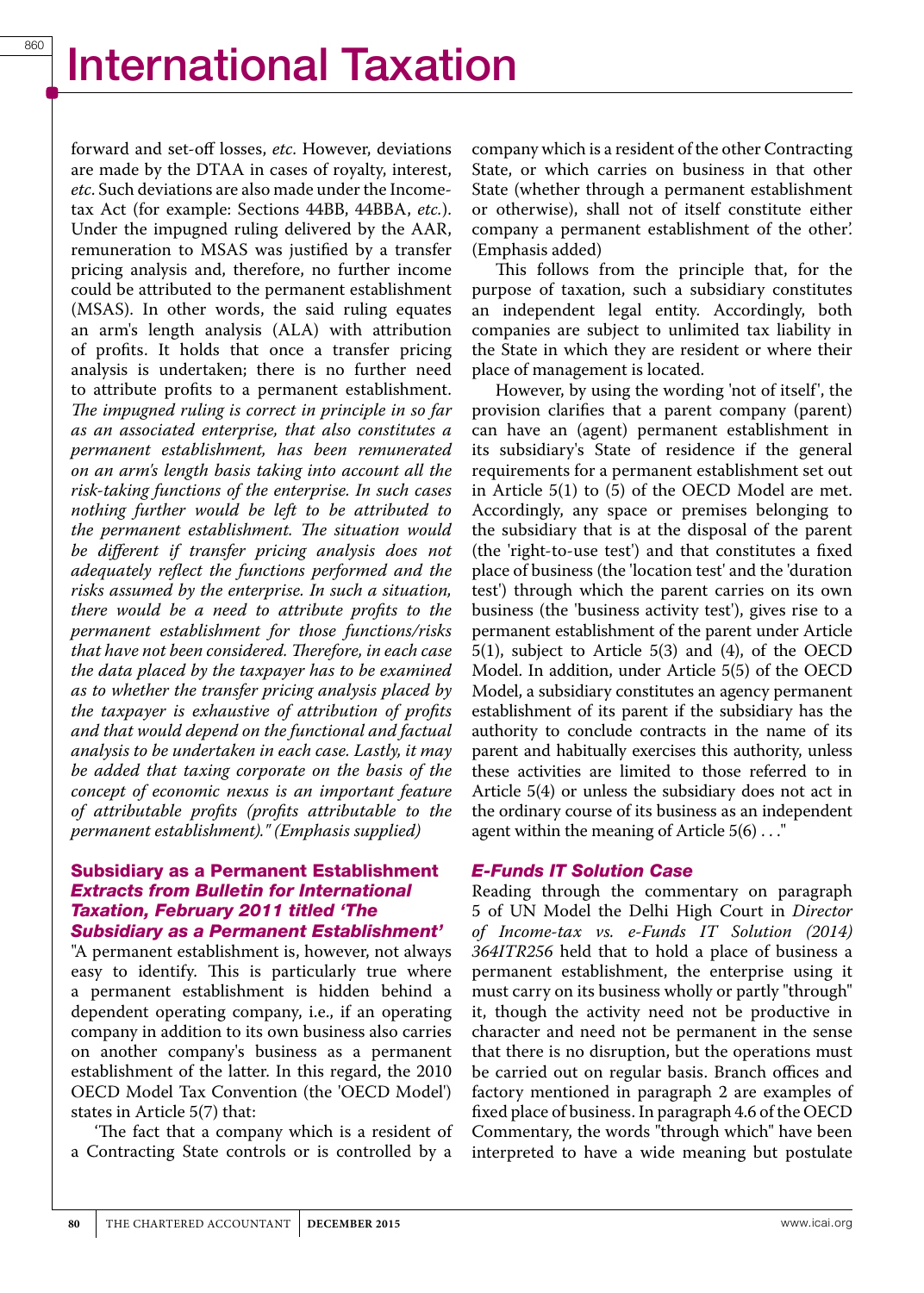that the particular location should be at the disposal of the enterprise for that purpose and only then the business is carried through the location where the activity takes place. The word "through" has been interpreted and read in a manner that the foreign enterprise should have the right to use the location in the second State. The said right may or may not be formalised through legal documentation, but right to use should be established and shown. Then and then alone fixed place permanent establishment shall exist. Fixed location test may be in form of a legal right or can be inferred from the facts when the foreign establishment and its employees are allowed right to use the place of business belonging to a subsidiary, a third party. At the same time, the Court also observed that overwhelming international commentaries, write ups and decisions support the position that for applying the location test, requirements of paragraph (1) of Article 5 must be independently satisfied.

### The LG Case Scenario

In *L. G. Electronics Inc. vs. Asstt. DIT (2014)* 368ITR401, the foreign holding company is called to pay tax in India on 25% of the total value of international transactions consisting of supply of raw materials, finished goods, commission and reimbursements for the following survey finds (19 in number) in the case of Indian subsidiary that revealed the assessee holding company having PE in India:

- i. The Indian company, LGIL, is a 100% subsidiary company of the petitioner and it does not function as an independent corporate entity and is totally dependent on the petitioner.
- ii. All the senior employees i.e. heads of all departments are Koreans. The hiring of these Korean expatriates is done by the petitioner.
- iii. While working in India, the expatriates have a lien over their employment over the petitioner company and work on deputation in India clearly establishing a continuous connection between the subsidiary company and the petitioner, which is nothing but a business connection.
- iv. The employees do not report only to the Indian management but also send reports to their principals in Korea.
- v. The Korean expatriates visit Korea and other countries very frequently for business purposes and implement decisions taken thereof.
- vi. The regional headquarters in Singapore monitors each and every function of the Indian company. It provides business consultancy and financial consultancy to the Indian company.
- vii. The regional director visits India regularly and monitors the progress of the Indian company. It also looks after the interest of the petitioner and other affiliates in the region including India.
- viii. The order of raw material and finished products is placed from India on a global portal provided by the petitioner which is accessed by the Indian company. This proves that there is a continuity of business and the office of LGIL is nothing but an extension of the petitioner company.
- ix. The petitioner company has a menu card of products manufactured and launched by it. The Indian company can only import and launch those products as an independent business enterprise and cannot import or sell brands of any other company.
- x. The Indian company does not own the brand. The brand promoted in India is LG brand which is owned by the petitioner. In India also, the brand is registered by the petitioner.
- xi. The Indian company cannot hire expatriates from anywhere else other than Korea. Every requirement of heads of various divisions is processed by the petitioner.
- xii. Before the launch of a particular product, the employees of the petitioner company visit India and understand the market and do a comprehensive market survey which is a core business activity and not ancillary or auxiliary business activity.
- xiii. Once the decision is taken to launch a particular product in India is decided by the petitioner company, they provide the technology and details of parts to be used which are mainly supplied by the petitioner and its other affiliates.
- xiv. The petitioner through its employees in India takes a decision as to what part can be localised or procured locally.
- xv. Once the imported parts are decided by the petitioner, the quantity is decided by LGIL and order is placed through the portal without any price negotiation as price is strictly decided by the petitioner.
- xvi. The contract for sale is concluded in India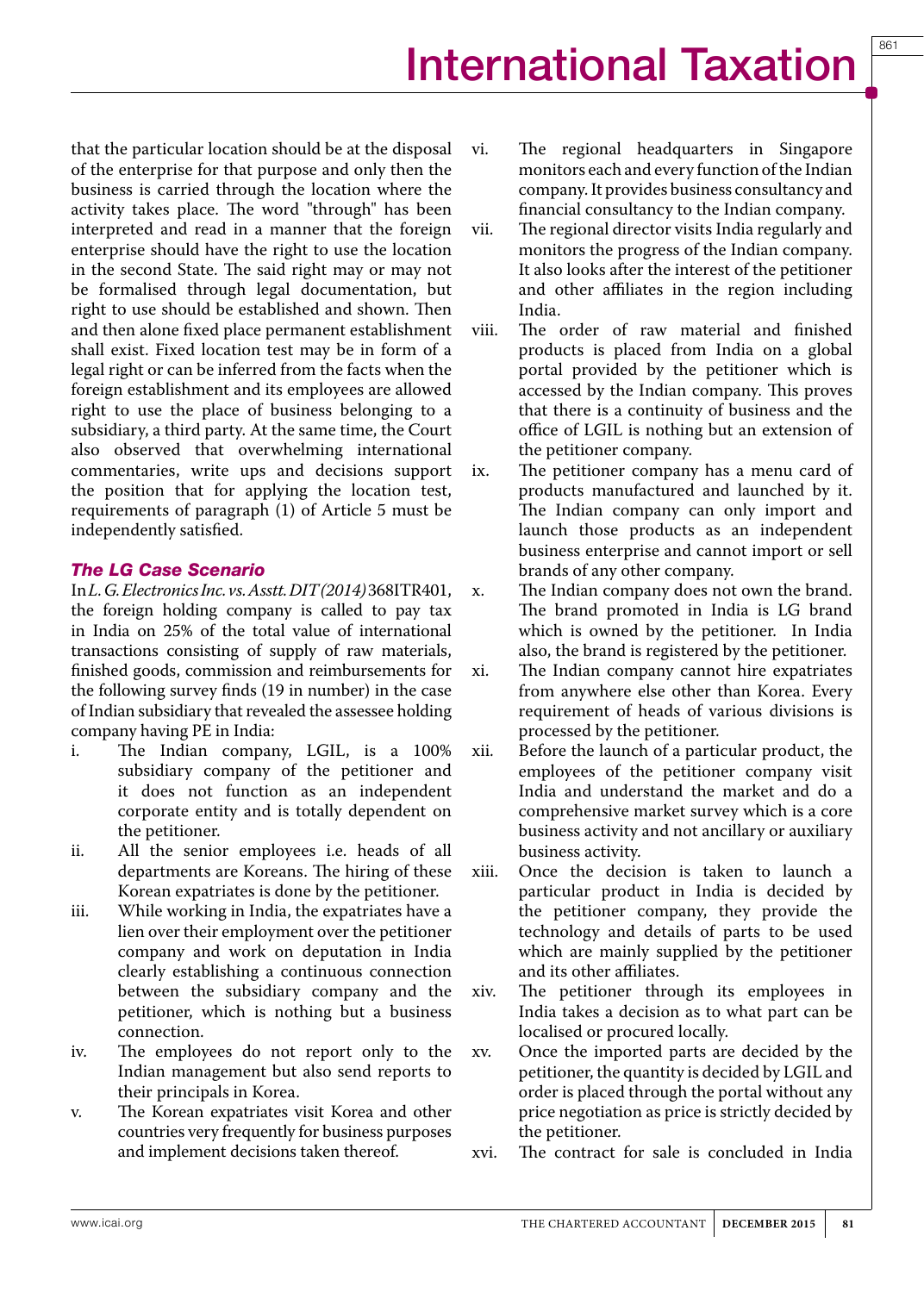once the orders are placed. No agreements are signed and no negotiation takes place. However, employees of the petitioner visit India to finalise the deal and in order to estimate the total sale to be made by them during a particular period.

- xvii. As per the petitioner, the sale is on  $C \& F$  basis and therefore, the sale is concluded in India.
- xviii. The MD of LGIL reports to the HQ at Singapore and Korea and is responsible to the petitioner.
- xix. For the imports made by the Indian company, it has not done any analysis of comparative pricing or the price at which it can get the product from any other company.

Further taking note of such findings, the AO drew following ten conclusions, namely:

- i. There is a continuity of business between the Indian company and the non-resident.
- ii. The transaction of import is not an isolated transaction but a close business connection on a regular basis.
- iii. The non-resident is doing business in India through its employees who are heading various divisions in the Indian company and also through employees visiting India regularly.
- iv. There is a close business connection in terms of the dependence of the Indian company on the non-residents for all imports as it does not have the authority or choice to make imports from any other concerns other than LG affiliates.
- v. The whole transaction is so intermixed that supply of equipment cannot be segregated from the supply of technology and marketing of product. Each transaction is dependent on the other and has a close nexus with India.
- vi. The products supplied including raw material and finished products are customised for India e.g. the sound system in television is customised for India as per the local needs. The Indian company is nothing but an extension of the Korean company. If we analyse the functioning of LG India, it works as a branch of LG Korea.
- vii. LG India and LG Korea work as partners in business.
- viii. The transactions between both the parties are so inter-linked that the Indian company

cannot move an inch without the support and supplies of the non-resident.

- ix. The function of the Indian company is marketing for the non-resident companies to build their brand and also manufacturing which is primarily assembly of products already launched by the non-residents.
- x. The business arrangement between the two companies is something like a partnership where roles are defined and divided but the ultimate decision is taken by the nonresidents.

On the aforesaid basis, the Assessing Officer in LG case concluded that the assessee had business connection in India and was liable to be taxed under Section 9(1)(i) of the Act and income is taxable in India under Article 7 of the DTAA as the petitioner has a permanent establishment in India. The AO invoked provisions of Section 147 and reopened the case of the assessee and called for a return of income from the holding company. The foreign company filed NIL return and further objected to reassessment on the ground that the transactions that it had with its subsidiary in India are already tested for their arm's length by the TPO having taken into consideration FAR analysis carried by the Indian subsidiary post which no further taxes could be determined as payable by it. The AO however rejected such study as well as the objections filed by the foreign company and held as under:

"The survey clearly indicated that the petitioner had a permanent establishment in India and, consequently, the profits were required to be attributed to the permanent establishment in India in terms of the functions performed, risks assumed and assets deployed by the permanent establishment."

The foreign company then filed a writ petition before the Allahabad High Court. The High Court referred to both, Section 9 of the Income-tax Act and Article 7 of the DTAA and commented the two as identical. Further, sub-Article (1) of Article 7 of Indo Korea DTAA states that the profits of an enterprise of a Contracting State shall be taxable only in that State unless the enterprise carries on business in the other Contracting State through a permanent establishment situated therein. If the enterprise carries on business as aforesaid, the profits of the enterprise may be taxed in the other State but only so much of them as are attributable to that permanent establishment. The High Court from their reading of clause (1) held that the establishment of a permanent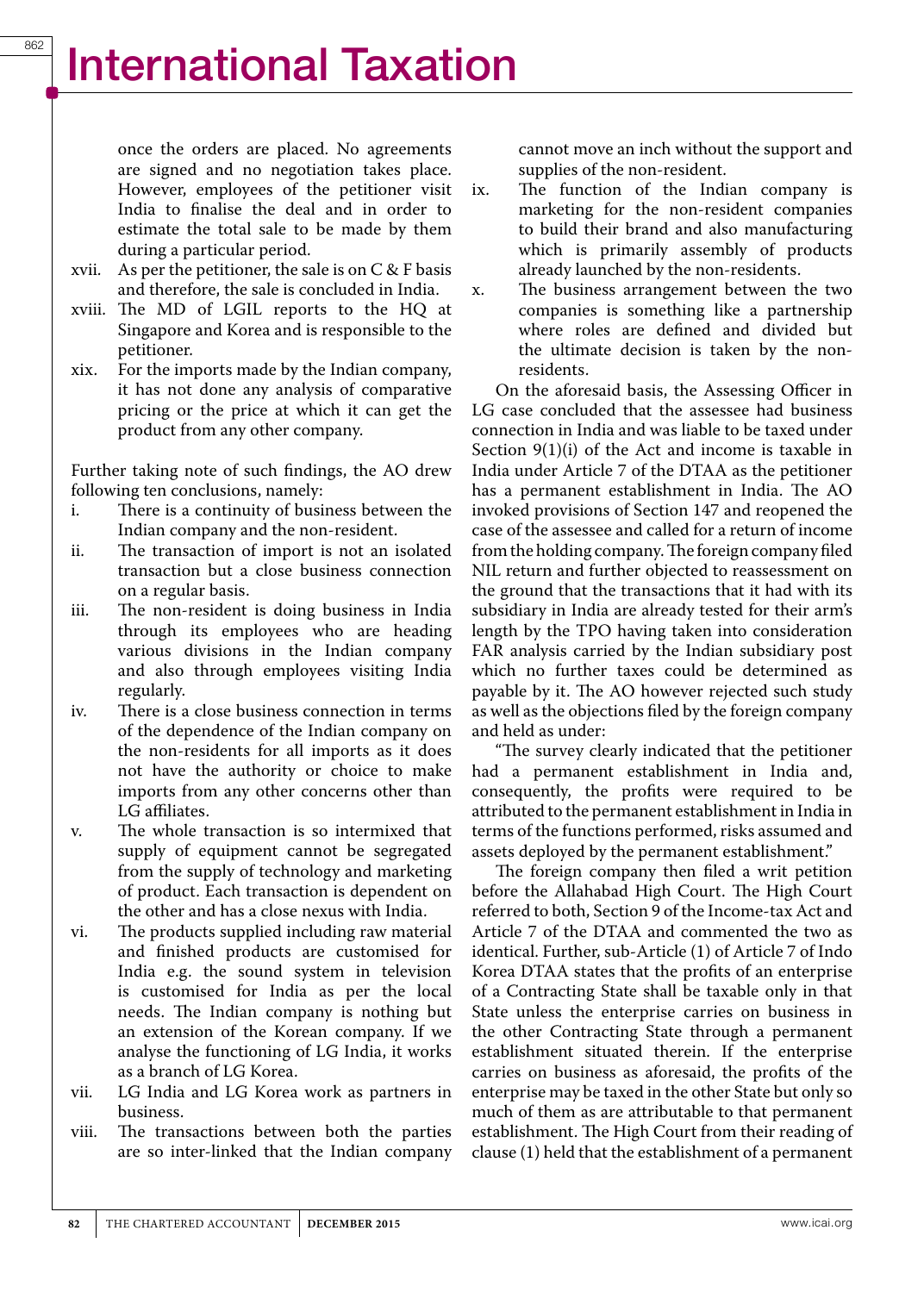863

establishment pre-supposes that business operations are being carried out for profit. In other words, if the AO is able to establish presence of PE in India as per Article 5 then there would perhaps be a statutory requirement upon the foreign entity to submit a return of income. And for this reason, the High Court declined to admit the contention of the company of precluding AO to take reopening action after conclusion of TP proceedings. The Court held the following after drawing reference to Supreme Court decision in *DIT (International Taxation) vs. Morgan Stanley and Co. Inc., 292 ITR 416:*

'The contention that as per the provisions of Chapter X of the Act, the Indian subsidiary, in terms of the provisions of Section 92E of the Act had disclosed all the transactions with the petitioner relating to purchase of raw materials, finished goods, commission and reimbursements and further, in terms of Section 92CA of the Act, the TPO of the Indian subsidiary had already examined the said transaction and by its order dated 20th December, 2006 found the same to be meeting the arm's length principle, consequently, the Assessing Officer was precluded from drawing any inference that any further income of the petitioner from the same transactions was chargeable to tax had escaped assessment is erroneous and cannot be accepted.'

As in this case, the survey had been conducted after conclusion of order of TPO, the High Court held that the survey findings and documents impounded did reveal the existence of permanent establishment of the foreign company and its business operations in India without disclosing its taxable income for which reason the reopening cannot be adjudged as invalid under the law. Now to know whether TPO's acceptance of arm's length price would undermine any further action in this regard to separately determine profits/income of the foreign company *vis-a-vis* any permanent establishment that it has is something that the Allahabad High Court held it as independent and necessitating in certain situations as in the case of LG.

#### Guidance for the Assessing Officer

The Allahabad High Court order further carried the following guidance for the Assessing Officer:

'Once the Assessing Officer is satisfied that a permanent establishment of the petitioner exists in India and business is being conducted from this permanent establishment, the attribution of profits is a necessary consequence. The order of TPO will

not come in the way for the reason that the TPO's order is in relation to the transactions between a subsidiary company and the petitioner. The situation becomes different when the subsidiary company also works as a permanent establishment of the petitioner. Once a permanent establishment is established, the petitioner becomes liable to be taxed in India on so much of its business profits as is attributable to the permanent establishment in India. The order of the TPO is in relation with the subsidiary company and not in relation with the permanent establishment of the petitioner. The transfer pricing analysis is to be undertaken between the petitioner and its permanent establishment which has not taken place as yet. Once a transfer pricing analysis is done, the computation of income arising from international transaction has to be done keeping in mind the principle of arm's length price. Once this is done, there is no further need to attribute profits to a permanent establishment. However, where the transfer pricing analysis does not take into account all the risk taking functions of the enterprise and it does not adequately reflect the function performed and the risk assumed by the petitioner, the situation would be different and, in such a situation, there would be a need to attribute profits to the permanent establishment for those functions/risk that have not been considered. This is precisely what was considered in *Morgan Stanley's case (supra)* wherein the Supreme Court held:

*"As regards attribution of further profits to the PE of MSCo where the transaction between the two are held to be at arm's length, we hold that the ruling is correct in principle provided that an associated enterprise (that also constitutes a P.E.) is reimbursed on arm's length basis taking into account all the risk taking functions of the multinational enterprise. In such a case, nothing further would be left to attribute to the P.E. The situation would be different if the transfer pricing analysis does not adequately reflect the functions performed and the risks assumed by the enterprise. In such a case, there would be need to attribute profits to the P.E. for those functions/risks that have not been considered. The entire exercise ultimately is to ascertain whether the service charges payable or paid to the service provided (MSAS in this case) fully represent the value of the profit attributable to his service."*

#### Hiring Policy and Agency PE

Ordinarily, hiring of labour by the subsidiary from the associated enterprise does not constitute it a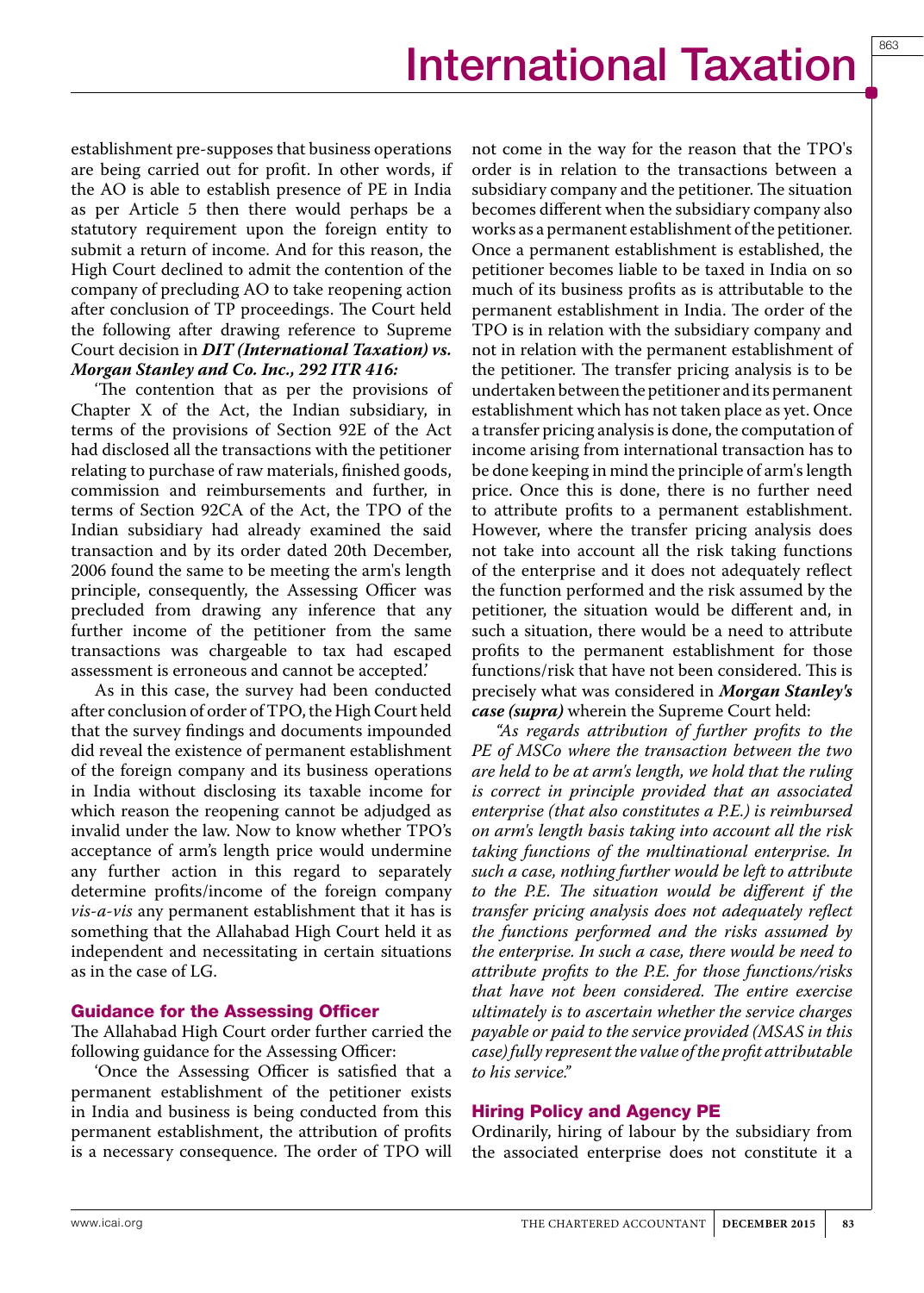The LG case somehow affirms the AAR 1996 ruling in which it is held that when a subsidiary performs services for its foreign parent, it constitutes a "service PE". The ruling further states that for ascertaining the position in this regard, the exact working of the subsidiary, the correspondence between the subsidiary and the principal and the mode of their functioning and operations would have to be examined in toto.

permanent establishment of the parent company *vide Director of Income-tax vs. e-Funds IT Solution (2014) 364ITR256.* In the LG case, however it was found that much of the hiring of senior heads is done by the holding company. This fact establishes the dependence of the subsidiary upon its holding company for day-to-day management of affairs of the business in India. On the subject of agency permanent establishment, the Delhi High Court in E-Funds case further held as under:

#### 'Agency Permanent Establishment under Article 5(4) and (5) of DTAA

Paragraphs (4) and (5) of Article 5 relate to creation of agency permanent establishment in the second contracting country. Agency replaces fixed place with personal connection. Arvid K. Skaar in his work Permanent Establishment has opined that primacy of "location test" of the basic rule is consistent with the conceptual structure of the permanent establishment clause itself. An agency will constitute a permanent establishment only when a permanent establishment cannot be found according to those conditions in the basic rule which are altered or replaced by the agency clause. OECD and UN Model Treaties recognise agency permanent establishment. The principle being, that a foreign enterprise may choose to perform business activities itself or through a third person in the other States. An agent is a representative who acts on behalf of another with third persons. International taxation laws recognise and accept two distinct types of agency permanent establishment, dependent and independent. Every agent by very nature of principle of agency is to follow the principal's instructions. But this principle is not squarely applicable to the DTAAs, as third parties may not be strictly an agent under the domestic law. Further, the aforesaid dependency cannot be the distinguishing factor which determines whether

the agency is dependent or an independent agency for the purpose of Article 5, paragraphs (4) and (5), respectively. A dependent agency is one which is bound to follow instructions and is personally dependent on the enterprise he represents. Such dependency must not be isolated or once in a while transaction but should be of comprehensive nature.'

In the LG case, the employment of expats was not an isolated instance but a recurring instance and they had a lien over their employment over the holding company and further they were to report to their principal in Korea apart from the Indian management, thereby, meeting the test of dependent agency.

#### Stewardship Activities and PE

The Delhi High Court in *DIT vs. E-Funds IT Solution (2014) 364ITR256* held that every subsidiary which engages an employee on the non-resident, would always become a service permanent establishment of the controlling foreign company is a misconceived notion. In this case, the employees of the non-resident holding company were hired to provide stewardship services only. Drawing their reference to Supreme Court ruling in *DIT (International Taxation) vs. Morgan Stanley and Co. Inc. (2007) 292ITR41,6* the High Court held that the stewardship activity would not fall under Article 5(2)(l) of DTAA.

#### Extracts of SC Ruling in Morgan Stanley – Pages 427-428

'Article 5(2)(l) of the DTAA applies in cases where the MNE furnishes services within India and those services are furnished through its employees. In the present case, we are concerned with two activities namely, stewardship activities and the work to be performed by deputationists in India as employees of MSAS. A customer like an MSCo who has worldwide operations is entitled to insist on quality control and confidentiality from the service provider. For example, in the case of software permanent establishment, a server stores the data which may require confidentiality. A service provider may also be required to act according to the quality control specifications imposed by its customer. It may be required to maintain confidentiality. Stewardship activities involve briefing of the MSAS staff to ensure that the output meets the requirements of the MSCo. These activities include monitoring of the outsourcing operations at MSAS. The object is to protect the interest of the MSCo. These stewards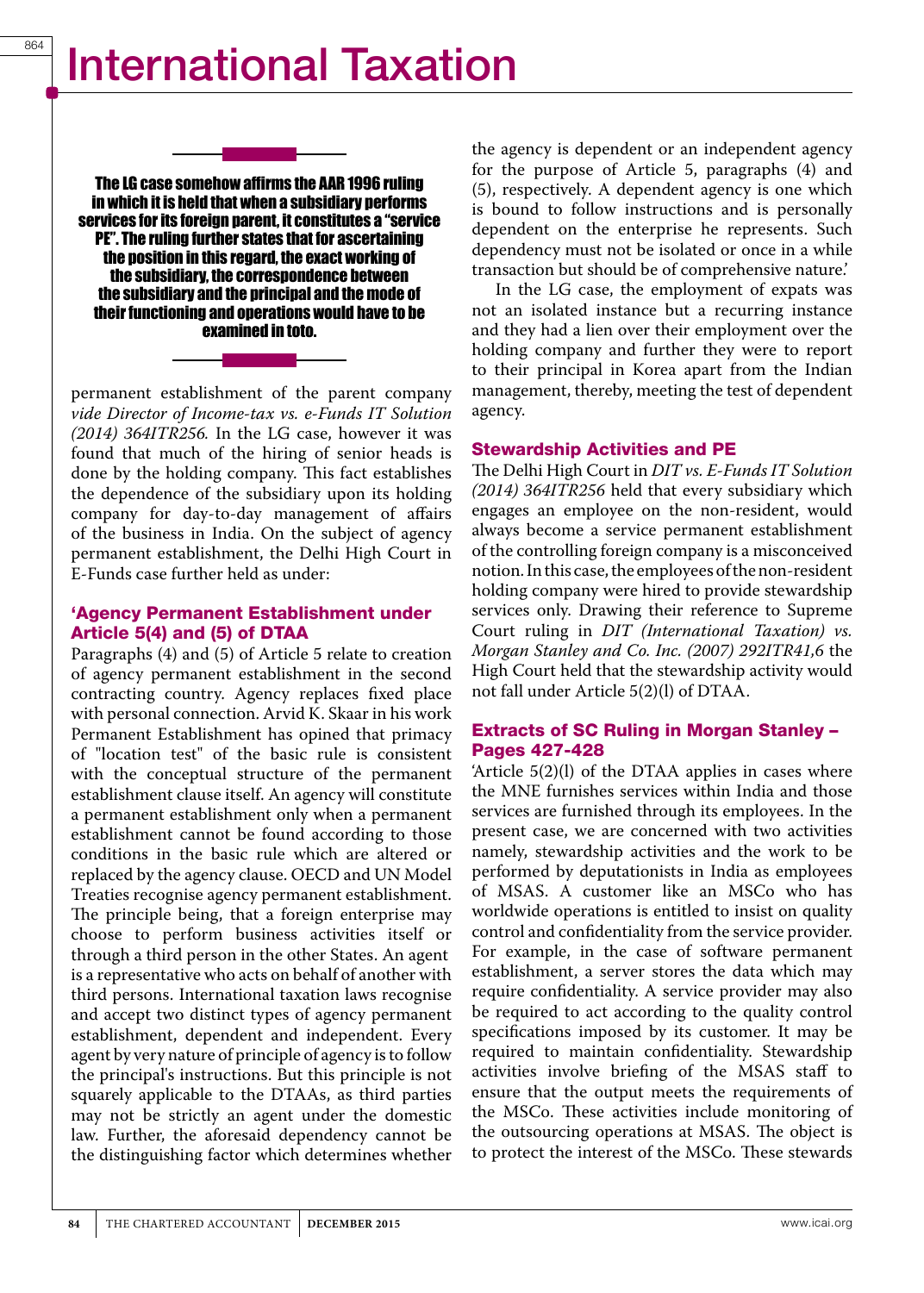865

are not involved in day to day management or in any specific services to be undertaken by MSAS. The stewardship activity is basically to protect the interest of the customer. In the present case as held hereinabove, the MSAS is a service permanent establishment. It is in a sense a service provider. A customer is entitled to protect its interest both in terms of confidentiality and in terms of quality control. In such a case it cannot be said that MSCo has been rendering the services to MSAS. In our view, MSCo is merely protecting its own interests in the competitive world by ensuring the quality and confidentiality of MSAS services.

We do not agree with the ruling of the Authority for Advance Rulings that the stewardship activity would fall under Article 5(2)(l).'

#### Management Reporting and Agency PE

The periodic reporting of the results of operations of the subsidiary to the management of the holding company highlight continuous business monitoring in which case the subsidiary would provide the face of dependent agency where it is bound to follow instructions of its holding entity.

#### Engagement of Expats on Deputation and Service PE

When the expats are hired directly by the holding company and deputed to subsidiary for a specified period, they would sense service PE in India if they report to the parent company or associated enterprise. In LG case, it was found that the expats reported to the parent company management too.

#### Extracts of SC Ruling in Morgan Stanley-Page 428

'As regards the question of deputation, we are of the view that an employee of MSCo when deputed to MSAS does not become an employee of MSAS. A deputationist has a *lien* on his employment with MSCo. As long as the *lien* remains with MSCo, the said company retains control over the deputationist's terms and employment. The concept of a service P.E. finds place in the U.N. Convention. It is constituted if the multinational enterprise renders services through its employees in India, provided the services are rendered for a specified period. In this case, it extends to two years on the request of MSAS. It is important to note that where the activities of the multinational enterprise entails it being responsible for the work of deputationists and the employees continue to be on the payroll of the multinational

enterprise or they continue to have their lien on their jobs with the multinational enterprise, a service P.E. can emerge. Applying the above tests to the facts of this case, we find that on request/requisition from MSAS the applicant deputes its staff. The request comes from MSAS depending upon its requirement. Generally, occasions do arise when MSAS needs the expertise of the staff of MSCo. In such circumstances, generally, MSAS makes a request to MSCo. A deputationist under such circumstances is expected to be experienced in banking and finance. On completion of his tenure, he is repatriated to his parent job. He retains his lien when he comes to India. He lends his experience to MSAS in India as an employee of MSCo as he retains his lien and in that sense there is a service P.E. (MSAS) under Article 5(2)(l). We find no infirmity in the ruling of the ARR on this aspect. In the above situation, MSCo is rendering services through its employees to MSAS. Therefore, the Department is right in its contention that under the above situation, there exists a service P.E. in India (MSAS).'

#### Secondment to Subsidiary and Service PE

In *Centrica India Offshore Pvt. Ltd. vs. Commissioner of Income-tax (2014) 364ITR336,* the overseas group entities of Centrica PLC are stated to be in the business of supplying gas and electricity to consumers across U. K. and Canada. The overseas entities outsource their back office support functions-for instance, debt collections/consumers' billings/monthly jobs to third party vendors in India, *etc*. To ensure that the Indian vendors comply with quality guidelines, the assessee company (subsidiary company) was established in India. It was to act as service provider to these overseas entities. Thus, the assessee company entered into service agreement with overseas entities to provide locally based interface between those overseas entities and Indian vendors. The scope and range of services so provided in terms of those agreements/understanding are : (i) management assistance for outsourced supplies in India and facilitating efficient interface back to U. S. business of Centrica Plc ; (b) ensure that outsourced suppliers adhered to best practices and share them on e-2-e on optimal basis ; (c) expert advice on widening scope of potential services in India to target work force through greater control and such other services as may be requested by Centrica Plc from time to time. The assessee therefore entered into agreements for secondment of employees from the overseas entities for a fixed tenure. The employees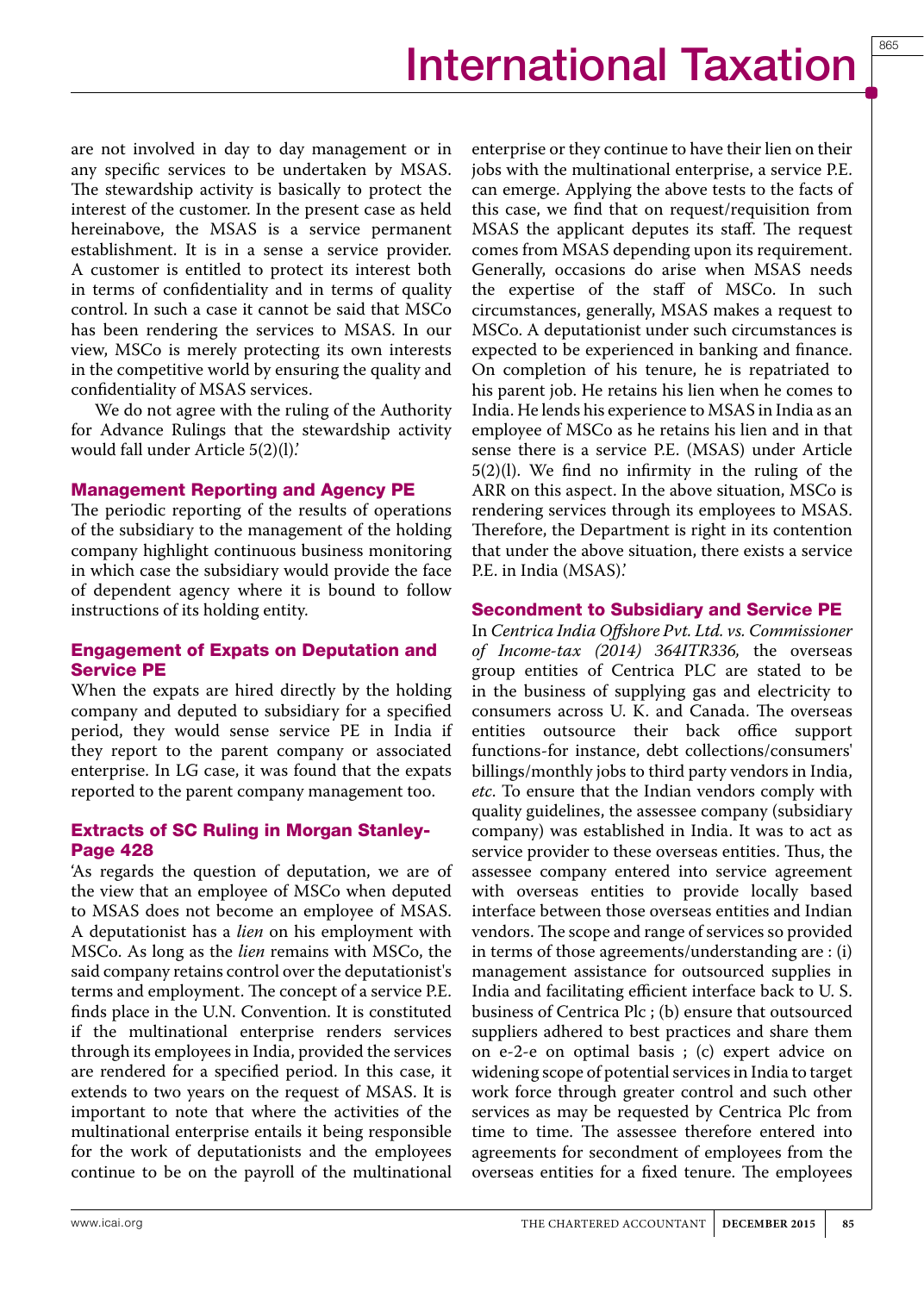so seconded continued to remain on the payroll of the overseas entities which paid and disbursed their salaries. The assessee thereafter reimbursed such salary costs to the overseas employers.

In this entire arrangement therefore, more than anything else, the presence of seconded employees in India is felt to serve the interest of the overseas entities. In other words, their performance in India was only to yield to the interest of the parent company. The seconded employees held full responsibility upon them for final output of service. They were to oversee subsidiary's operations as per the requirements of overseas entities and to be overall responsible to the parent for subsidiary's activities and functions. Under this situation, the seconded employee acted more under the direct control and supervision of the parent company so that what is actually remunerated by the assessee to the parent company is not salary but consideration for provision of services of seconded personnel. And because they acted for parent company, their presence constituted service permanent establishment in India.

#### Advance Ruling P. No. 8 of 1995, In Re (1997) 223ITR416

The LG case somehow affirms the AAR 1996 ruling in which it is held that when a subsidiary performs services for its foreign parent, it constitutes a "service PE". The ruling further states that for ascertaining the position in this regard, *the exact working of the subsidiary, the correspondence between the subsidiary and the principal and the mode of their functioning and operations would have to be examined in toto*. As in LG case, only survey could only reveal the exact working of the subsidiary and then it was found that the foreign parent was carrying on business operation in India through a permanent establishment.

In this case, the applicant was a company incorporated in Switzerland, a trader in goods and commodities on an international basis and intending to trade with India. It proposed to set up a subsidiary company in India to provide consultancy services from India to the applicant-company for use outside India. The facts in this case further envisaged proposed agreements for: (a) secretarial and clerical assistance to complete documentation of tenders, contracts and subsequent documentation required to enable the Indian customers who had purchased commodities from the Swiss company overseas, to obtain delivery of the said commodity on its arrival in India; (b) assistance in responding to

global tenders floated by Indian organisations, which entailed providing information and submitting tenders within the parameters laid down by the applicant; and (c) follow-up of tenders and signing of contracts. The foreign parent would retain the Indian subsidiary as consultant on a non-exclusive basis for a year, to be automatically renewed, and the Indian subsidiary was at all times to act on instructions from the applicant and would not have any authority to accept orders on behalf of or bind the foreign company.<br>i. The AAR in

The AAR in this case held that the expression "business connection" means something more than a business. It presupposes an element of continuity between the business of the non-resident and the activity in the taxable territory. A stray or isolated transaction would normally not be regarded as a business connection. Business connection may take several forms; it may include carrying on part of the main business or activity incidental to the non-resident through an agent or it might merely be a relation between the business of the non-resident and the activity in the taxable territory which facilitates or assists the carrying on of that business. A relation to be a "business connection" must be real and intimate and through or from which income must accrue or arise, whether directly or indirectly to the non-resident. Such a business connection could be spelt out on the terms of the agreements in question. Though the term of the agreements in question was initially for one year and liable to termination at short notice, it was envisaged also that, unless so terminated, it should continue indefinitely, automatically renewed at the end of each year. Though the subsidiary was not to render services exclusively to the applicant, it was

Ordinarily, hiring of labour by the subsidiary from the associated enterprise does not constitute it a permanent establishment of the parent company vide *Director of Income-tax vs. e-Funds IT Solution (2014) 364ITR256*. In the LG case, however it was found that much of the hiring of senior heads is done by the holding company. This fact establishes the dependence of the subsidiary upon its holding company for day-to-day management of affairs of the business in India.